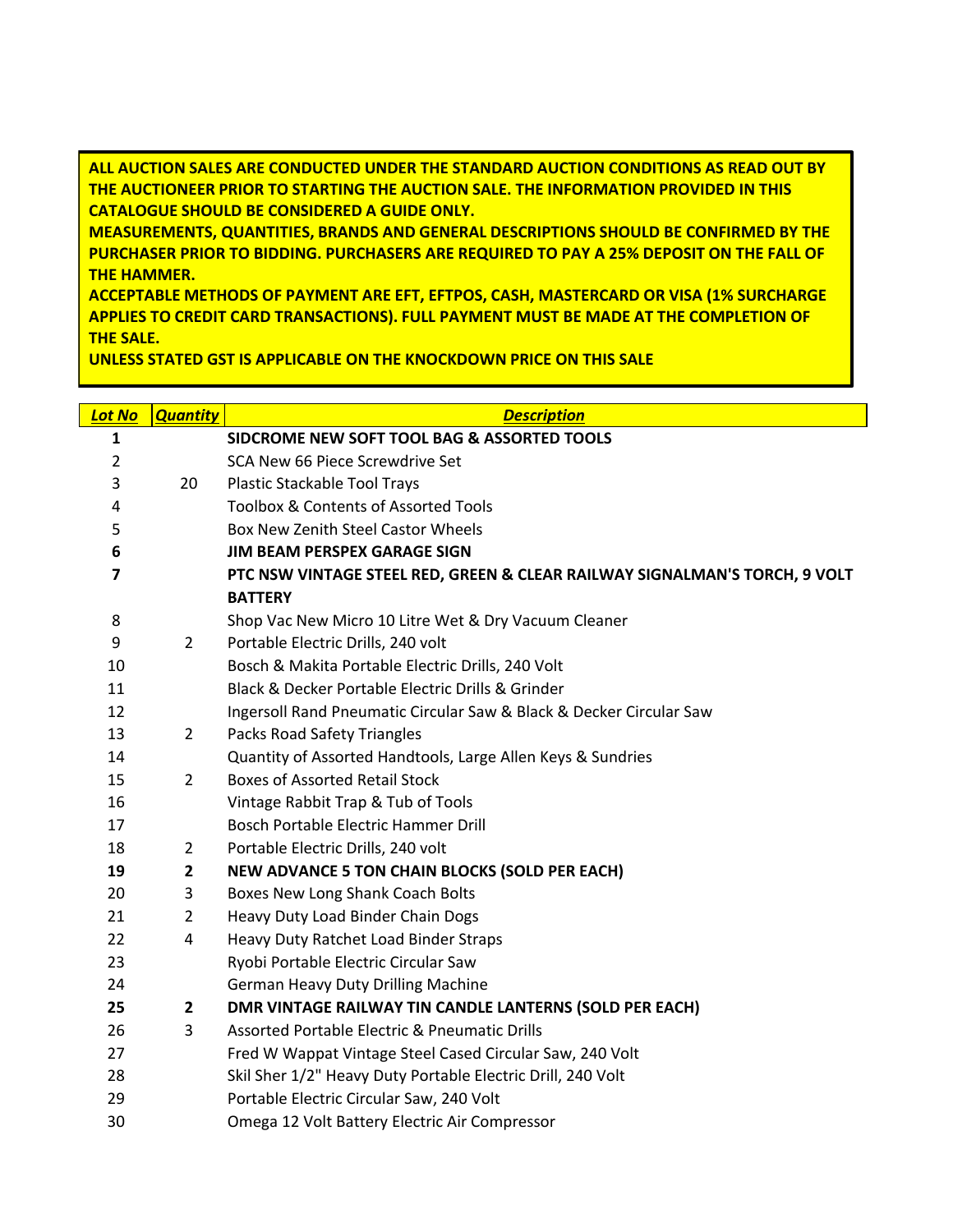| 31 | $\overline{2}$ | VIC RAIL VINTAGE STEEL RED, GREEN & CLEAR RAILWAY SIGNALMAN'S TORCH, 9 VOLT        |
|----|----------------|------------------------------------------------------------------------------------|
|    |                | <b>BATTERY (SOLD PER EACH)</b>                                                     |
| 32 |                | Box of New Table Leg Rubbers                                                       |
| 33 |                | TACTIX 2 PIECE MOBILE TRADESMANS TOOL BOX SET & TROLLEY BASE                       |
| 34 | $\mathbf{2}$   | BOXES NEW 75MM BRASS PLATED HOOKS (250 UNITS PER BOX - SOLD PER BOX)               |
| 35 | 4              | BOXES NEW 100MM ZINC PLATED HOOKS (250 UNITS PER BOX - SOLD PER BOX)               |
| 36 | 4              | Boxes of New 50mm Brass Plated Hooks (500 units per box - sold per box)            |
| 37 | 4              | BOXES OF NEW SANDING MEDIA/PAPER - VARIOUS GRIT                                    |
| 38 |                | 800mm Battery Wall Clock - New                                                     |
| 39 | 3              | Boxes of New 50mm Zinc Plated Hooks (500 units per box - sold per box)             |
| 40 |                | <b>BOX NEW 100MM BRASS PLATED HOOKS</b>                                            |
| 41 | $\overline{2}$ | Boxes New Zenith Galvanised Pipe T Fittings                                        |
| 42 |                | New 3m x 3m Deluxe Outdoor Pop Up Gazabo & Bag                                     |
| 43 | $\overline{2}$ | Vintage Golf Bag & Club Sets                                                       |
| 44 | 4              | <b>Boxes of New Castor Wheel Stock</b>                                             |
| 45 | 6              | CARTONS OF 250MM GALVANISED PADBOLTS - NEW, (36 PIECES PER BOX - SOLD PER          |
|    |                | <b>CARTON)</b>                                                                     |
| 46 |                | Portable Back Pack Sprayer                                                         |
| 47 | 20             | <b>CARTONS NEW WELDON DEADLOCKS &amp; KEYS (24 UNITS/CARTON - SOLD PER CARTON)</b> |
| 48 | $\mathbf{2}$   | DENEFFE & APPLETON RAILWAY TIN CANDLE LANTERNS (SOLD PER EACH)                     |
| 49 | $\overline{2}$ | <b>Cartons New Zenith Castor Wheels</b>                                            |
| 50 |                | Marquee 3m x 3m Pop Up Market Gazebo & Travel Bag                                  |
| 51 |                | SNAP ON NEW 340 LITRE/MINUTE AIR COMPRESSOR PLANT POWERED BY SINGLE                |
|    |                | PHASE ELECTRIC MOTOR & SWITCH ON MOBILE TANK BASE, 240 VOLT (RRP \$1999)           |
| 52 |                | New Genki Multi Function Exercise Platform                                         |
| 53 | 6              | NEW FORD RANGER/MAZDA BT-50 ALUMINIUM SPORTS UTILITY BARS (SOLD PER EACH)          |
| 54 |                | General Lee Collectable Remote Control Car - Operational                           |
| 55 | $\overline{2}$ | Tom-Tom & Navman GPS Systems                                                       |
| 56 |                | 1978 VINTAGE TELECOM AUSTRALIA 10c COIN TELEPHONE & STAND - AS NEW WITH            |
|    |                | ORIGINAL MANUAL, PAPERWORK, SIGNS, STICKERS, KEYS, SPARE PARTS, STAND &            |
|    |                | <b>ACCESSORIES</b>                                                                 |
| 57 |                | Siro CB Radio Base Antenna & Box                                                   |
| 58 |                | Uniden Vintage CB Radio & Handset                                                  |
| 59 |                | Electrophone AM/SSB TX 560 Vintage Transceiver & Handset                           |
| 60 | 11             | Cartons New Novelty Wall Plaques (Sold Per Carton)                                 |
| 61 |                | SUPER MINI BOOSTER PORTABLE EMERGENCY POWER PACK JUMP START KIT (NEW IN            |
|    |                | <b>BOX - RRP \$289)</b>                                                            |
| 62 |                | <b>MADISON PRESIDENT AM-SSB VINTAGE TRANSCEIVER &amp; SPEAKER</b>                  |
| 63 |                | American Electronics Vintage 2 Way Radios                                          |
| 64 |                | BLACK BAKERLITE VINTAGE WIND UP TELEPHONE HANDSET                                  |
| 65 |                | Early Vintage 10c-20c Telecom Upright Pay Phone                                    |
| 66 | $\mathbf{2}$   | VINTAGE TELECOM SERVICEMANS SYSTEM TEST PHONES (SOLD PER EACH)                     |
| 67 |                | Vintage Railway Workers Round Lantern                                              |
| 68 |                | Vintage Railway Workers Square Red Lens Signalmans Lantern                         |
| 69 | $\mathbf{2}$   | VIC RAIL VINTAGE STEEL RED, GREEN & CLEAR RAILWAY SIGNALMAN'S TORCH, 9 VOLT        |
|    |                | <b>BATTERY (SOLD PER EACH)</b>                                                     |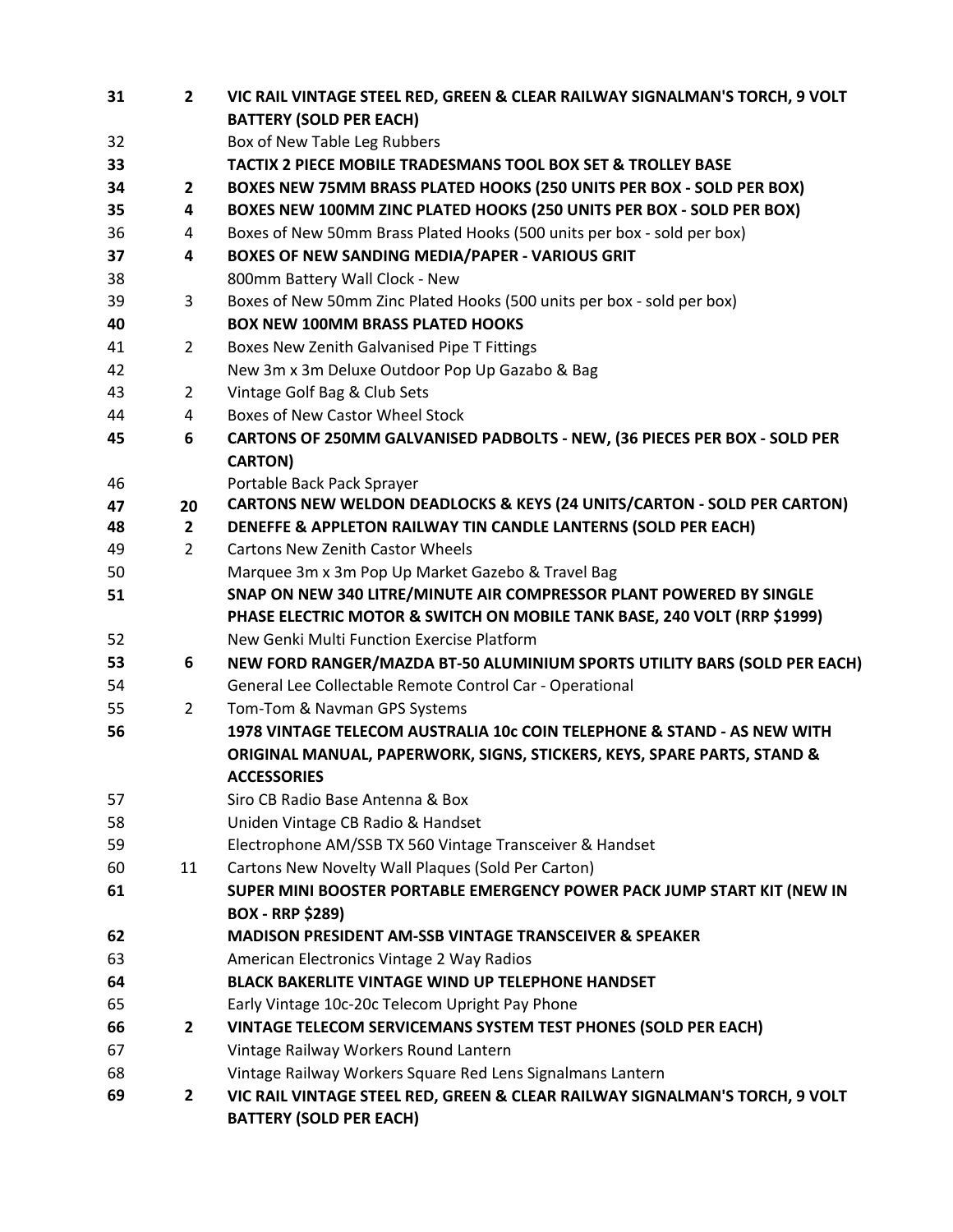| 70  |                | <b>CHROME VINTAGE TELECOM DIAL PHONE</b>                                    |
|-----|----------------|-----------------------------------------------------------------------------|
| 71  |                | Manson SPS9250 DC Regulated Power Supply                                    |
| 72  |                | TEAC HI-FIDELITY VINTAGE STEREO SYSTEM WITH RECORD TURNTABLE, STEREO TUNER, |
|     |                | AMPLIFIER, COMPACT DISC & CASSETTE PLAYERS & CABINET                        |
| 73  | $\mathbf{2}$   | NEW NICK MAXWELL FRAMED & SIGNED 2010 PREMIERSHIP JUMPERS (SOLD PER EACH)   |
| 74  |                | NEW JIM BEAM 20 CAN VENDING DISPENSER FRIDGE                                |
| 75  | $\mathbf{2}$   | NEW DANE SWAN "36" "17" FRAMED & SIGNED FOOTBALL JUMPERS (SOLD PER EACH)    |
| 76  |                | Tub & Contents New Assorted Hardware Stock                                  |
| 77  |                | 1934 VINTAGE FORDSON MAJOR STEEL & COPPER TRACTOR RADIATOR                  |
| 78  |                | 1930'S VINTAGE FORD MOTOR COMPANY LTD ENGLAND TRACTOR FUEL TANK             |
| 79  | $\mathbf{2}$   | NEW IN BOX AMBER REFLECTED LED VEHICLE PILOT LIGHTS (SOLD PER EACH)         |
| 80  | $\overline{2}$ | New Amber Reflected Roof Top Tow Truck Lights (In Box - Sold Per Each)      |
| 81  | $\overline{2}$ | Sets New Nissan 4 Piece Floor Mat Sets                                      |
| 82  | 4              | SETS NEW 4 X 4 RUBBER MUD TRAY FLOOR MATS & 2 WHEEL SLIPPERS                |
| 83  | $\overline{2}$ | Fold-Up Mobility Trolleys                                                   |
| 84  | $\overline{2}$ | New 4 x 4 High Lift 3 Tonne 48" Farm Jacks (Sold Per Each)                  |
| 85  |                | Hafco 370 Watt BP-10 245mm Throat Vertical Bandsaw, 240 Volt                |
| 86  |                | <b>Full Casino Card Gambling Chip Case</b>                                  |
| 87  |                | NIKON D3100 DIGITAL CAMERA WITH 2 ZOOM LENSES & CASES                       |
| 88  |                | <b>Crate of Assorted New Nail Stock</b>                                     |
| 89  |                | Crate of Assorted Screw & Nail Stock                                        |
| 90  |                | New Brass Curtain Rod Hardware Stock                                        |
| 91  |                | 300 New Galvanised 100mm Hooks                                              |
| 92  |                | <b>BLACK BAKERLITE VINTAGE WIND UP TELEPHONE HANDSET</b>                    |
| 93  |                | TEAC HI-FIDELITY VINTAGE STEREO SYSTEM WITH RECORD TURNTABLE, STEREO TUNER, |
|     |                | <b>AMPLIFIER, COMPACT DISC &amp; CASSETTE PLAYERS</b>                       |
| 94  |                | PWM 65 VINTAGE WIND UP WALL TELEPHONE HANDSET                               |
| 95  |                | Technics Vintage Stereo System                                              |
| 96  | 10             | Cartons New Novelty Wall Plaques (Sold Per Carton)                          |
| 97  |                | WASHINGTON/UNIDEN VINTAGE 2 WAY RADIO TRANSCEIVER, HANDSETS &               |
|     |                | <b>ACCESSORIES</b>                                                          |
| 98  | $\mathbf{2}$   | VINTAGE TELECOM SERVICEMANS SYSTEM TEST PHONES (SOLD PER EACH)              |
| 99  |                | <b>Quantity Vintage Telephone Handsets</b>                                  |
| 100 |                | Philips FM900 CB Radio & Accessories                                        |
| 101 |                | Cover-All Large Car Protective Cover                                        |
| 102 |                | TELECOM 10c-20c VINTAGE COIN IN THE SLOT RED DIAL PHONE & HANDSET           |
| 103 | 3              | <b>Assorted Power Supplies</b>                                              |
| 104 |                | Vintage Electric Devices & Calculators                                      |
| 105 |                | Hard Case Box & Assorted Sundries                                           |
| 106 |                | Pair New Telas Lace & Zip Steel Capped Boots                                |
| 107 | 3              | Boxes New Curtain Rod Ring Stock                                            |
| 108 |                | Carton New Romack Brass Cupboard Handles                                    |
| 109 |                | <b>Carton New Remote Door Pull Knobs</b>                                    |
| 110 |                | VINTAGE STC 66 81/212 PMG DOMESTIC DIAL TELEPHONE                           |
| 111 |                | Vintage DFG Reception Telephone Handset                                     |
| 112 |                | Unimetrics Stingray 11 Vintage CB Radio                                     |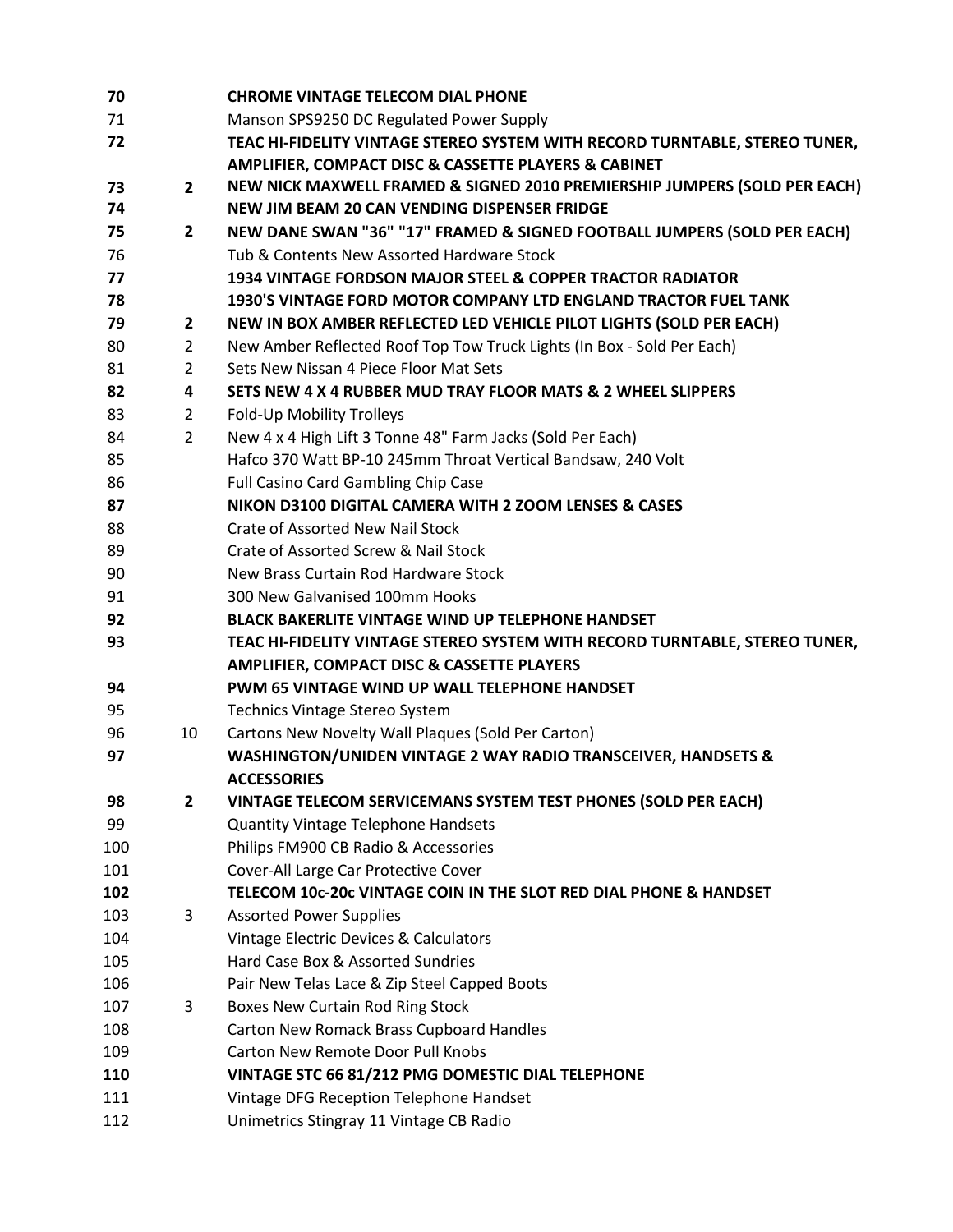| 113 |                | CHROME VINTAGE TELECOM DIAL PHONE                                                   |
|-----|----------------|-------------------------------------------------------------------------------------|
| 114 |                | Unimetrics Stingray 11 Vintage CB Radio                                             |
| 115 | $\mathbf{2}$   | VINTAGE TELECOM SERVICEMANS SYSTEM TEST PHONES (SOLD PER EACH)                      |
| 116 |                | <b>BLACK BAKERLITE VINTAGE WIND UP TELEPHONE HANDSET</b>                            |
| 117 | $\mathbf{2}$   | NSW GR VINTAGE STEEL RED, GREEN & CLEAR RAILWAY SIGNALMAN'S TORCH, 9 VOLT           |
|     |                | <b>BATTERY</b>                                                                      |
| 118 |                | 1981 Domestic Red Dial Phone                                                        |
| 119 |                | Box of New Cornwall Flexi Spring Door Stoppers (250 Pieces)                         |
| 120 | $\overline{2}$ | Boxes New Brass Plated 125mm Ceiling Hooks                                          |
| 121 |                | Box 240 Pieces Magnetic Door Latches - New                                          |
| 122 |                | Box of New Office Stationary                                                        |
| 123 |                | <b>Box of New Electrical Leads</b>                                                  |
| 124 | 8              | VINTAGE 600MM WASHABLE MILK BOTTLES & CARRY RACK                                    |
| 125 |                | <b>VINTAGE 6 SLOT OIL BOTTLE RACK</b>                                               |
| 126 | 3              | Pairs of Vintage Stereo Box Speakers (Sold Per Pair)                                |
| 127 |                | TELECOM 10c VINTAGE COIN IN THE SLOT RED DIAL PHONE & HANDSET WITH KEY &            |
|     |                | <b>MOUNTING BASE</b>                                                                |
| 128 | $\mathbf{2}$   | VIC RAIL VINTAGE STEEL RED, GREEN & CLEAR RAILWAY SIGNALMAN'S TORCH, 9 VOLT         |
|     |                | <b>BATTERY</b>                                                                      |
| 129 |                | <b>CASTROL WAKEFIELD MOTOR OIL VINTAGE TANK WITH PUMP</b>                           |
| 130 |                | O'DWYER ANTIQUE BLACKSMITHS ANVIL WITH HORSEHOE SHAPER - APPROX 30KG -              |
|     |                | <b>400MM TOE HORN</b>                                                               |
| 131 |                | Antique Blacksmiths Anvil - Approx 25kg-350mm Toe Horn                              |
| 132 |                | Antique Blacksmiths Anvil - Approx 20kg-350mm Toe Horn                              |
| 133 | $\mathbf{1}$   | Cartons of ASssorted Zinc & Brass Plated Heavy Duty Ceiling Hooks, 250 Units/Carton |
|     |                | (Sold Per Carton)                                                                   |
| 134 |                | <b>SCA Flexible Trailer Cargo Net</b>                                               |
| 135 |                | <b>VINTAGE BRASS &amp; COPPER FIRE HYDRANT &amp; FITTINGS</b>                       |
| 136 |                | <b>VINTAGE ALL BRASS FIRE HYDRANT &amp; FITTINGS</b>                                |
| 137 |                | Panasonic DMC-FZ5 Digital Camera & Box                                              |
| 138 |                | Satow 15cm Video Monitor Kit                                                        |
| 139 |                | Cocoon Wireless Alarm System                                                        |
| 140 |                | Casino Memorabilia, Key Tags, Coasters & Collectables                               |
| 141 |                | Quantity of Assorted Engineers & Mechanics Tools & Accessories                      |
| 142 | $\overline{2}$ | ANTIQUE SINGLE CYLINDER PETROL STATIONARY ENGINE - UNIT IS NOT CEASED & HAS         |
|     |                | <b>COMPRESSION (SOLD PER EACH)</b>                                                  |
| 143 |                | H.V. MCKAY PTY LTD SUNSHINE AUSTRALIA ANTIQUE PLOUGH SEAT                           |
| 144 |                | Crate of Assorted Heavy Duty Strap Load Binders & Protectors                        |
| 145 |                | DVR CAMERA SECURITY SYSTEM & 4 CAMERAS - NEW                                        |
| 146 |                | New Monarch 0.55kw Motor                                                            |
| 147 |                | TELECOM 10c-20c VINTAGE COIN IN THE SLOT RED DIAL PHONE & HANDSET                   |
| 148 |                | VINTAGE STEEL SQUARE RED PHONE STAND WITH SIGNWRITING                               |
| 149 | 2              | <b>Battery Electric Emergency Lights</b>                                            |
| 150 | $\overline{2}$ | NBH & Artcraft Vintage Railway Workers Square Red Lens Signalmans Lantern           |
| 151 | 2              | VINTAGE TELECOM SERVICEMANS SYSTEM TEST PHONES (SOLD PER EACH)                      |
| 152 |                | Vintage Timber Telephone Exchange Box                                               |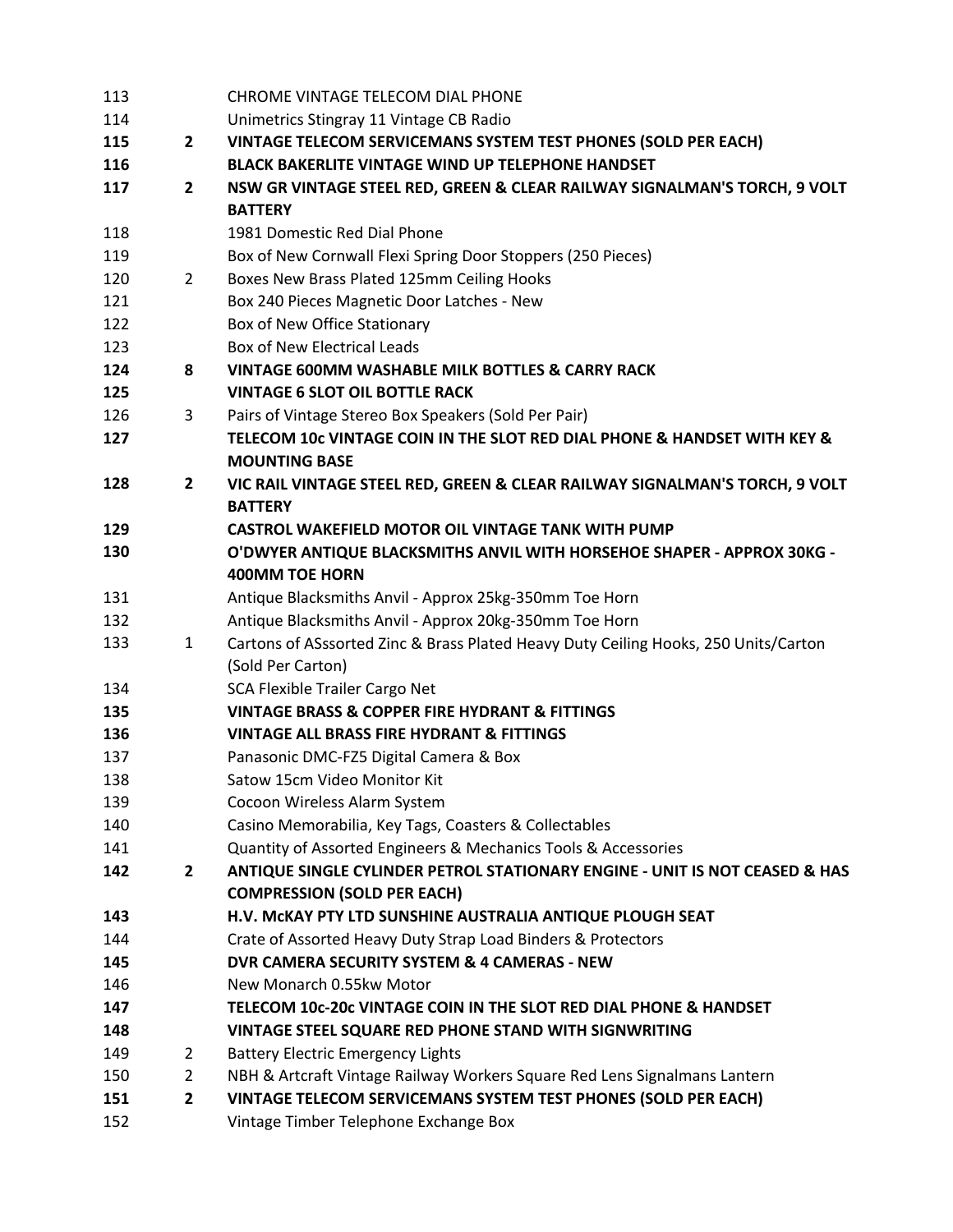| 153 |                | PWM 65 VINTAGE WIND UP WALL TELEPHONE HANDSET                              |
|-----|----------------|----------------------------------------------------------------------------|
| 154 |                | <b>CHROME VINTAGE TELECOM DIAL PHONE</b>                                   |
| 155 |                | VINTAGE TELECOM SERVICEMANS SYSTEM TEST PHONE (SOLD PER EACH)              |
| 156 | 2              | RUSSIA 2018 WORLD CUP COCA-COLA FOOTBALLS & SOUTHERN AURORA SYDNEY-        |
|     |                | <b>MELBOURNE TRAVEL BAG</b>                                                |
| 157 | $\overline{2}$ | NBCC & CIM2 Vintage Railway Workers Square Red Lens Signalmans Lantern     |
| 158 |                | 1985 Domestic Cream Dial Phone - New                                       |
| 159 |                | Quantity Vintage CB Radios & Electronic Components                         |
| 160 | 2              | Vintage Rail Workers Signalling Lanterns (Sold Per Each)                   |
| 161 |                | <b>Carton Brass Plated Curtain Rod Ends</b>                                |
| 162 | 3              | VINTAGE TELECOM SERVICEMANS SYSTEM TEST PHONES (SOLD PER EACH)             |
| 163 | 2              | New 1985 Cream & Beige Dial Phones (Sold Per Each)                         |
| 164 |                | Quantity of Assorted Tools & Bag                                           |
| 165 |                | SIMOCO SRM 9030 2 WAY RADIO STATION & ACCESSORIES                          |
| 166 |                | <b>GEC HIGHWAY EMERGENCY TELEPHONE SET</b>                                 |
| 167 |                | Jetfire 33 Factory Barrel Gas Heater, LPG                                  |
| 168 | 6              | Telecom Push Button & Dial Domestic Phones                                 |
| 169 |                | Pierce & Artcraft Vintage Rail Workers Signalling Lanterns (Sold Per Each) |
| 170 |                | Large Quantity of Office Post-It Note Stock                                |
| 171 | $\mathbf{2}$   | <b>BOXES OF SOUTHERN AURORA &amp; ASSORTED MODEL TRAIN CARRIAGES</b>       |
| 172 | $\mathbf{2}$   | <b>BOXES MODEL RAILWAYS OF AUSTRALIA CARRIAGES</b>                         |
| 173 | $\mathbf{2}$   | <b>BOXES MODEL RAILWAYS OF AUSTRALIA CARRIAGES</b>                         |
| 174 | $\mathbf{2}$   | NEW PHILIPS E-LINE 28" COMPUTER MONITORS (SOLD PER EACH)                   |
| 175 |                | NEW BRESSER NATIONAL GEOGRAPHICS 76/700 EQ PREMIUM TELESCOPE - IN BOX      |
| 176 |                | Thomas Cook Size 13 New Leather Boots                                      |
| 177 |                | NEW COCOON 8 CAMERA HOME SECURITY SYSTEM - IN BOX                          |
| 178 | 16             | <b>Channel Professional Mixing Console</b>                                 |
| 179 |                | Medion 21.5" Full Heavy Duty LED LCD Television                            |
| 180 | $\mathbf{2}$   | VINTAGE TELECOM SERVICEMANS SYSTEM TEST PHONES (SOLD PER EACH)             |
| 181 |                | New Snap-On Remote Control Car                                             |
| 182 |                | BP 10 BOTTLE COLLECTABLE OIL BOTTLE STAND & BOTTLES                        |
| 183 |                | <b>Tennis Ball Launcher</b>                                                |
| 184 |                | <b>BLACK BAKERLITE VINTAGE WIND UP TELEPHONE HANDSET</b>                   |
| 185 |                | <b>BLACK BAKERLITE VINTAGE WIND UP TELEPHONE WALL PHONE</b>                |
| 186 |                | <b>CREAM BAKERLITE VINTAGE WIND UP TELEPHONE HANDSET</b>                   |
| 187 |                | Reproduction Double Pedestal 7 Drawer office Desk with Inlayed Top         |
| 188 |                | TELECOM 10c VINTAGE COIN IN THE SLOT RED DIAL PHONE & HANDSET, KEY &       |
|     |                | <b>MOUNTING BASE WITH VINTAGE 4 WHEEL TROLLEY STAND &amp; SIGNWRITING</b>  |
| 189 |                | Quantity Stainless Steel, Brass & Assorted Door Hinges - 7 Boxes           |
| 190 | 4              | <b>Boxes New Maxsim Dyna Bolts</b>                                         |
| 191 | 6              | Boxes New Zenith Scres & Bolts                                             |
| 192 | 6              | Boxes Assorted Ceiling Hook Stock (Sold Per Box)                           |
| 193 | 12             | <b>Boxes New Screws &amp; Fasteners</b>                                    |
| 194 | 6              | <b>Boxes New Blind Rivet Stock</b>                                         |
| 195 |                | EDELBROCK INTAKE MANIFOLD TO SUIT WINDSOR WITH 4V CLEVELAND HEADS TO SUIT  |
|     |                | <b>BOSS MOTOR</b>                                                          |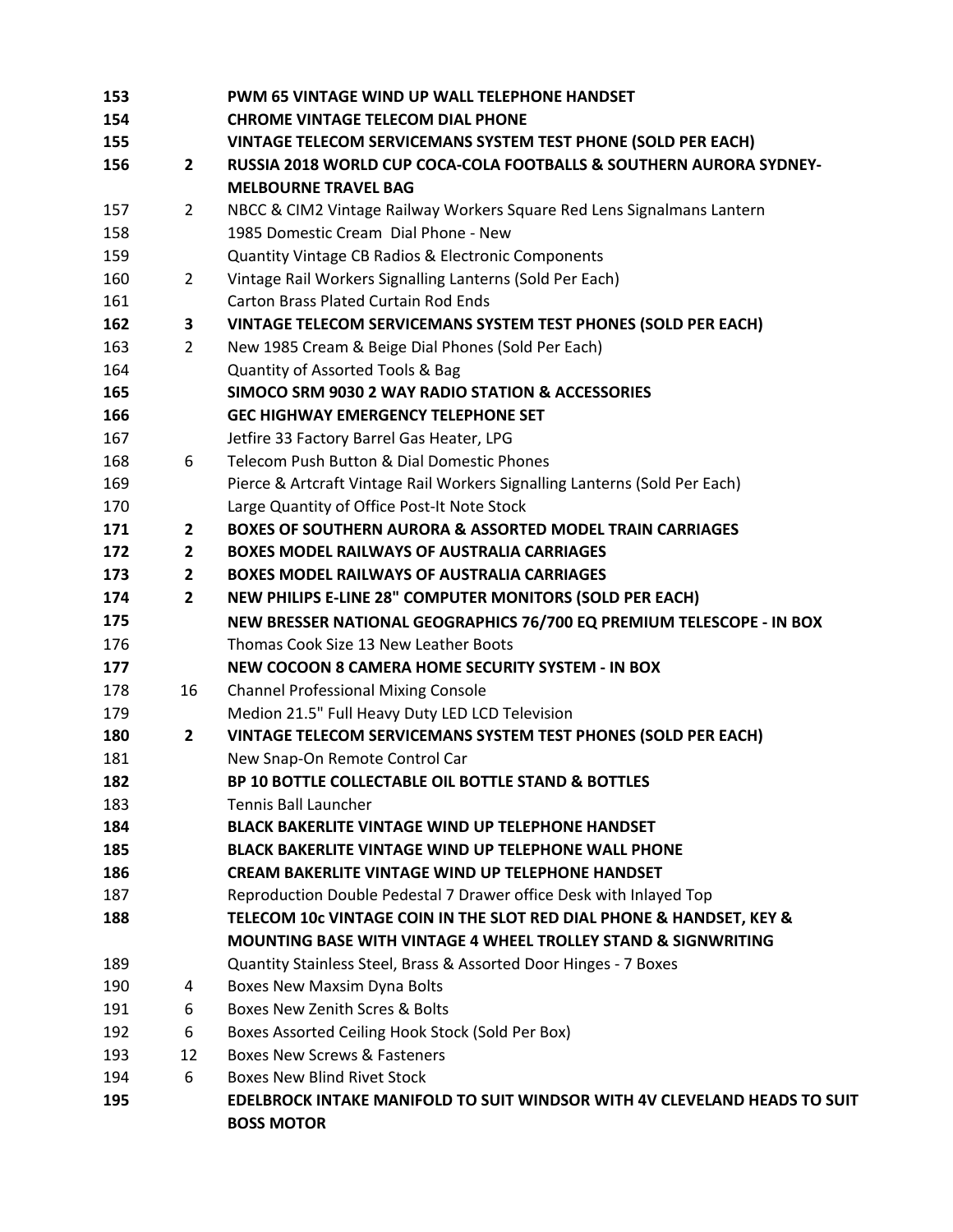| 196 | 3              | Car Winch Cable Dolleys                                                   |
|-----|----------------|---------------------------------------------------------------------------|
| 197 | 2              | <b>Cartons Universal Chrome Wing Mirrors</b>                              |
| 198 | $\overline{2}$ | Cartons Echlin Vintage Valiant & Ford Points                              |
| 199 |                | Quantity New Xtrail Red & Blue Mud Flaps                                  |
| 200 | $\overline{2}$ | <b>NEW ADVANCE 5 TON CHAIN BLOCKS (SOLD PER EACH)</b>                     |
| 201 |                | Jaytec Hyundai XL Starter Motor - New                                     |
| 202 |                | <b>BOSCH V8 COMMODORE STARTER MOTOR</b>                                   |
| 203 |                | Bosch VN-VRV6 Commodore Starter Motor                                     |
| 204 |                | Toyota Camry 5 Cylinder Starter Motor                                     |
| 205 |                | 1954 CHEVY PICK UP DASH GAUGE SET                                         |
| 206 |                | Chromfill New 356mm Air Cleaner                                           |
| 207 |                | <b>BOX CONTAINING LARGE QUANTITY NEWE TINS TYRE SHINE</b>                 |
| 208 |                | Holden VN-VT New Coil Pack                                                |
| 209 |                | <b>HOLDEN VN-VR V6 ALTERNATOR - NEW</b>                                   |
| 210 |                | <b>HOLDEN VN-VR V8 STARTER MOTOR - NEW RRP \$245</b>                      |
| 211 |                | Chevy Alternator & Ford Laser Alternator                                  |
| 212 |                | Tub of Universal Headlight Switches - Sell                                |
| 213 |                | Box of New Radiator Cap Stock & Trailer Lights                            |
| 214 | 12             | <b>BOXES NEW ZENITH ROAD NAIL STOCK</b>                                   |
| 215 |                | Box of New OEX Toggle Switches - New                                      |
| 216 |                | LARGE QUANTITY OF BUILDERS PACK NAIL TUB STOCK - 16 TUBS                  |
| 217 |                | Box of Walldogs Power Fasteners                                           |
| 218 | 5              | Cartons of Assorted New Dyna Bolts                                        |
| 219 | 4              | <b>Cartons Permanent Markers</b>                                          |
| 220 |                | TELECOM 20 CENT RED COIN IN THE SLOT VINTAGE TELEPHONE                    |
| 221 |                | Telecom Vintage Red Phone Stand with Signwriting                          |
| 222 | 2              | CRB & Artcraft Vintage Railway Workers Square Red Lens Signalmans Lantern |
| 223 |                | New Telecom 1985 Domestic Dial Telephone                                  |
| 224 | $\overline{2}$ | Sirens, Smokers Please (New) & Air Compressor                             |
| 225 | $\overline{2}$ | NSW GR VINTAGE STEEL RED, GREEN & CLEAR RAILWAY SIGNALMAN'S TORCH, 9 VOLT |
|     |                | <b>BATTERY</b>                                                            |
| 226 |                | TELSTRA SMART BUSINESS MODEM & NBN CONNECTION DEVICE                      |
| 227 |                | Vintage Uniden Am-SSB Transceiver and Handset                             |
| 228 | 4              | CARTON NEW CHROME PLATED COAT HOOKS - 500 PIECES/CARTON (SOLD PER         |
|     |                | <b>CARTON)</b>                                                            |
| 229 | $\mathbf{2}$   | VINTAGE TELECOM SERVICEMANS SYSTEM TEST PHONES (SOLD PER EACH)            |
| 230 |                | Box of Assorted Bonds Carry Bags                                          |
| 231 | $\overline{2}$ | <b>Cartons New Zenith Castor Wheels</b>                                   |
| 232 |                | Carton Approximately 400 New Magnetic Door Closers                        |
| 233 |                | Carton of New Metal Rubber Castor Wheels                                  |
| 234 | 6              | <b>Cartons of Replacement Suit Case Handles</b>                           |
| 235 | 5              | Cartons of New Harris Art Paint Brushes                                   |
| 236 |                | <b>Carton New Madcow PSP II Cables</b>                                    |
| 237 |                | Heavy Duty DC 13.8 Volt Power Supply                                      |
| 238 |                | <b>ACACIA CHOPPING BOARD &amp; KNIFE STORAGE BLOCK - NEW</b>              |
| 239 |                | <b>QUANTITY OF THOMAS NEW STAINLESS STEEL PROFESSIONAL KNIFE SETS</b>     |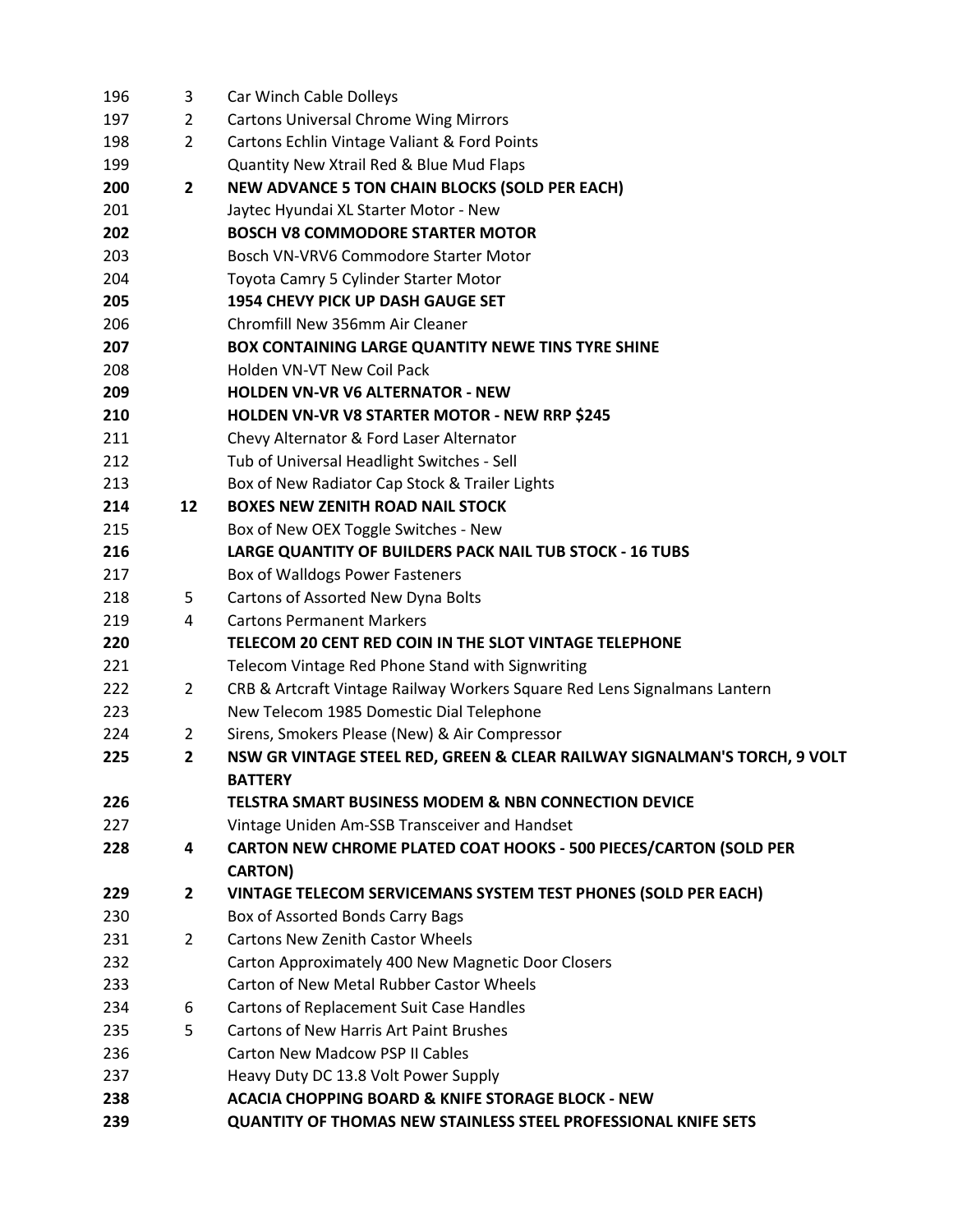| 240 |                | Vintage Motorola CM300 2 Way Radio System with Manual                                     |
|-----|----------------|-------------------------------------------------------------------------------------------|
| 241 | $\overline{2}$ | Boxes of Magnetic Cabinet Fasteners & Fan                                                 |
| 242 |                | <b>NEW BLUEPOINT 2 TON ALUMINIUM TROLLEY JACK</b>                                         |
| 243 | 4              | New 2 Ton Axle Stands                                                                     |
| 244 |                | New Forklift Sliding Seat Rails                                                           |
| 245 |                | Quantity Gardenia Sprinklers & Soaker Hoses                                               |
| 246 | $\overline{2}$ | ASC & Vintage Rail Workers Signalling Lanterns (Sold Per Each)                            |
| 247 |                | <b>Quantity Cassette Tape Music</b>                                                       |
| 248 |                | <b>BLACK BAKERLITE VINTAGE WIND UP TELEPHONE HANDSET AND VINTAGE PHONE</b>                |
|     |                | <b>RINGER</b>                                                                             |
| 249 | 57             | <b>NEW DEWALT 14.4 VOLT BATTERY CHARGERS - NEW IN BOX (SOLD PER EACH)</b>                 |
| 250 |                | Ryobi 14.4 Volt Cordless Drill & Charger                                                  |
| 251 | $\mathbf{2}$   | Tubs New Heavy Duty Tech Screw Stock                                                      |
| 252 | 10             | Cartons New Zenith Retail Screw & Fastener Stock                                          |
| 253 | 8              | Cartons New Zenith Retail Screw & Fastener Stock                                          |
| 254 | 5              | Cartons New Zenith Retail Pop Rivet Stock                                                 |
| 255 | $\overline{2}$ | V-LINE VINTAGE STEEL RED, GREEN & CLEAR RAILWAY SIGNALMAN'S TORCH, 9 VOLT                 |
|     |                | <b>BATTERY</b>                                                                            |
| 256 |                | Kenlite Advance & CRB Rail Workers Signalling Lanterns (Sold Per Each)                    |
| 257 |                | Tub & Contents Large Quantity Retail Ajax Nail Stock                                      |
| 258 |                | Tub & Contents Large Quantity Retail Ajax Nail Stock                                      |
| 259 |                | Tub & Contents Large Quantity Retail Ajax Nail Stock                                      |
| 260 |                | Tub & Contents Large Quantity Retail Ajax Nail Stock                                      |
| 261 |                | Tub & Contents Large Quantity Retail Ajax Nail Stock                                      |
| 262 | 3              | Vintage 1980's Tresco Portable Fan Heaters (Sold Per Each)                                |
| 263 | $\overline{2}$ | VINTAGE TELECOM SERVICEMANS SYSTEM TEST PHONES (SOLD PER EACH)                            |
| 264 |                | <b>BLACK BAKERLITE VINTAGE WIND UP TELEPHONE HANDSET</b>                                  |
| 265 |                | Vintage Green Domestic Dial Telephone                                                     |
| 266 | $\mathbf{2}$   | VINTAGE TELECOM SERVICEMANS SYSTEM TEST PHONES (SOLD PER EACH)                            |
| 267 |                | <b>HORNBY MASTER OF THE GLENS 00 GAUGE TRAIN SET - ENGINE &amp; COAL CARRIAGE &amp; 3</b> |
|     |                | <b>PASSENGER CARRIAGES</b>                                                                |
| 268 |                | Large Quantity New Uno Card Sets - Approx 50                                              |
| 269 |                | Large Carton of Connall Roller Castor Sets                                                |
| 270 | $\mathbf{2}$   | VINTAGE TELECOM SERVICEMANS SYSTEM TEST PHONES (SOLD PER EACH)                            |
| 271 |                | <b>VINTAGE TIMBER &amp; BRASS WALL TELEPHONE</b>                                          |
| 272 |                | <b>GEC HIGHWAY EMERGENCY TELEPHONE SET</b>                                                |
| 273 |                | Rowco Australian Made Coin Operated Parking Meter                                         |
| 274 |                | Romak Brass Plated Door Knob Stock (300 Pieces/Carton)                                    |
| 275 |                | <b>APPROX 500 RUBBER DOOR WEDGES</b>                                                      |
| 276 | 4              | Antique Tractor Seats (Sold Per Each)                                                     |
| 277 | $\mathbf{2}$   | <b>NEW ADVANCE 5 TON CHAIN BLOCKS (SOLD PER EACH)</b>                                     |
| 278 | 15             | NEW DEWALT 14.4 VOLT BATTERY CHARGERS (SOLD PER EACH)                                     |
| 279 |                | Box of Vintage Phone Parts                                                                |
| 280 |                | VINTAGE BAKRLITE TELEPHONE & SWITCH PANEL WITH EXCHANGE PANEL                             |
| 281 |                | Box of Brass Plated Spring Door Stoppers                                                  |
| 282 |                | <b>5 LIGHT TRAFFIC LIGHT SET</b>                                                          |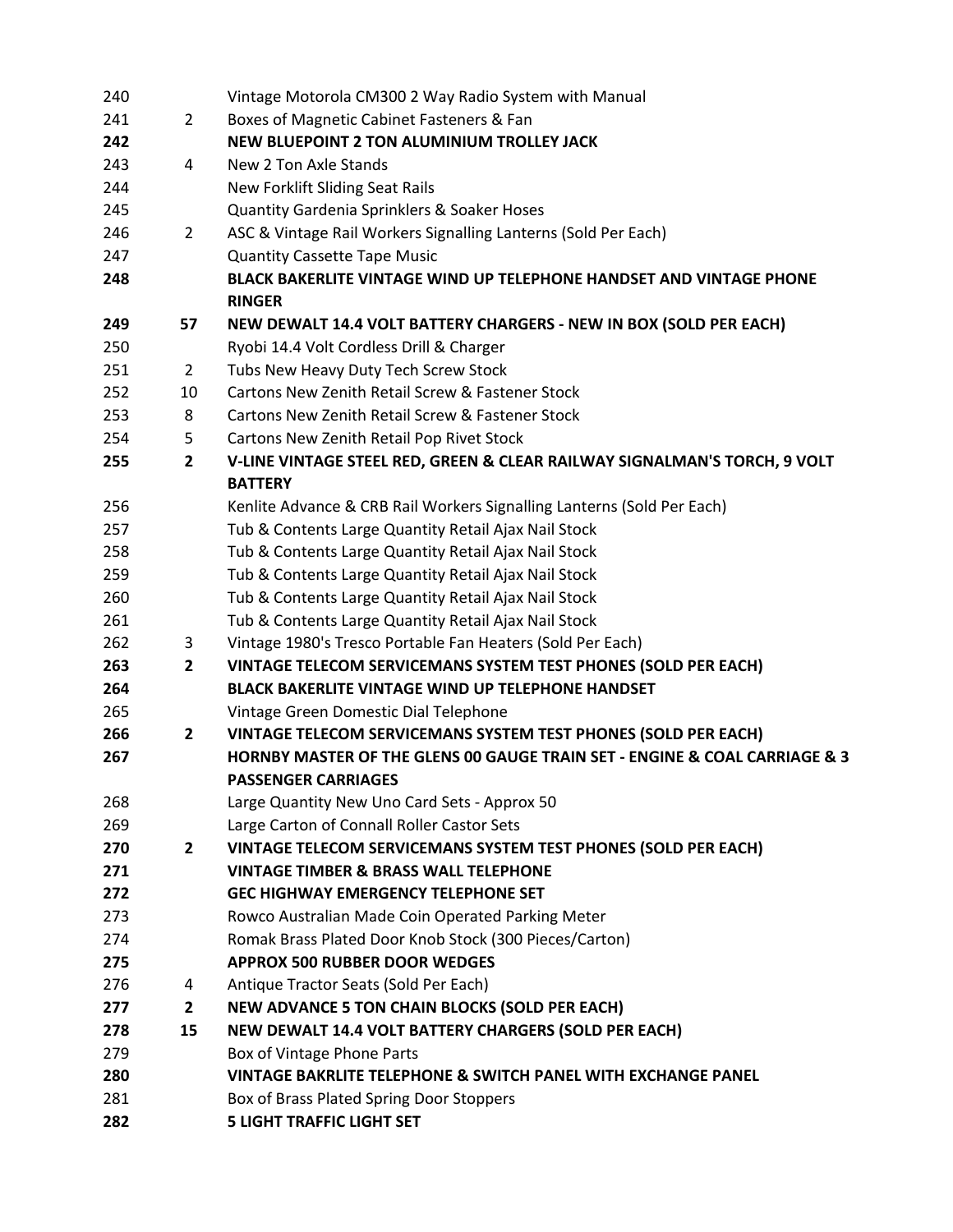| 283 | 3              | Copper Vintage Studded Fire Extinguisher & 2 Normal Extinguishers                |
|-----|----------------|----------------------------------------------------------------------------------|
| 284 | 2              | NBH & Artcraft Vintage Railway Workers Square Red Lens Signalmans Lantern        |
| 285 | 4              | New Photographers Tripod Stands (Sold Per Each)                                  |
| 286 |                | VINTAGE BAKRLITE TELEPHONE & SWITCH PANEL WITH EXCHANGE PANEL                    |
| 287 |                | <b>BLACK BAKERLITE VINTAGE WIND UP TELEPHONE HANDSET</b>                         |
| 288 | 13             | <b>NEW DEWALT 9.6 VOLT BATTERY CHARGERS - NEW IN BOX (SOLD PER EACH)</b>         |
| 289 |                | <b>BLACK BAKERLITE VINTAGE WIND UP TELEPHONE HANDSET</b>                         |
| 290 | $\overline{2}$ | Tubs Various General Hardware & Brass Stock                                      |
| 291 | 2              | NBH & Artcraft Vintage Railway Workers Square Red Lens Signalmans Lantern        |
| 292 | 50             | Trade Quality Handy Shelf Garage Shelves (Sold as 1 Lot)                         |
| 293 |                | BLACK BAKERLITE VINTAGE WIND UP TELEPHONE HANDSET                                |
| 294 |                | Quantity New Knob & Handle Stock                                                 |
| 295 | 2              | New 5 Tier Shelf Units                                                           |
| 296 |                | Sabco New Ash Tray Rubbis Bin                                                    |
| 297 | $\overline{2}$ | New 150kg 4 Tier Shelf Units                                                     |
| 298 | $\overline{2}$ | <b>Privacom Testing Phone Handsets</b>                                           |
| 299 |                | Romak 5 Tier 125kg Shelf Unit                                                    |
| 300 |                | Botless 175kg Shelf Unit                                                         |
| 301 |                | Tub & Contents Large Quantity Retail Ajax Nail Stock                             |
| 302 |                | Tub & Contents Large Quantity Retail Ajax Nail Stock                             |
| 303 |                | Tub of Random Hardware & Australia Day Products                                  |
| 304 |                | Vintage Bakerlite Phone Spare Parts and Accessories                              |
| 305 |                | Quantity of Zenith Self Tapping & Assorted Screw Stock                           |
| 306 |                | Quantity of Batman Car Sun Shades                                                |
| 307 |                | Quantity of Zenith Self Tapping & Assorted Screw Stock                           |
| 308 | 10             | New Flexembly Rapid Roof Bracing Systems                                         |
| 309 |                | Quantity Zenith Wood Screws & Various Fasteners                                  |
| 310 |                | Body Shop Wax & Grease Remover & Various Stock                                   |
| 311 |                | Chrome Safety Handle & Rail Sets                                                 |
| 312 |                | Box of New Hinge Stock                                                           |
| 313 |                | Quantity of Vintage Telephone Handsets                                           |
| 314 | 4              | VINTAGE TELECOM SERVICEMANS SYSTEM TEST PHONES (SOLD PER EACH)                   |
| 315 |                | <b>QUANTITY OF MOTOROLA 2 WAY RADIO HANDSETS &amp; ACCESSORIES</b>               |
| 316 | $\overline{2}$ | <b>Motorised Gasoline Tanks</b>                                                  |
| 317 |                | LED Flashing Vehicle Lights, Caps & Sundries                                     |
| 318 |                | Quantity Timber Curtain Rail End Stock                                           |
| 319 |                | RYOBI 254MM PORTABLE ELECTRIC COMPACT MITRE SAW (AS NEW IN BOX), 240 VOLT        |
| 320 |                | 5900kg Vehicle Winch & Accessories (New in Box)                                  |
| 321 | З.             | VINTAGE TELECOM SERVICEMANS SYSTEM TEST PHONES (SOLD PER EACH)                   |
| 322 |                | Quantity Romak Door Pull Handle Stock - As New                                   |
| 323 | $\overline{2}$ | Tubs New Zenith Metal Screw Stock                                                |
| 324 | 4              | <b>VINTAGE MOTOROLA &amp; GME TRANSCREWS &amp; HANDSETS</b>                      |
| 325 |                | VINTAGE TELECOM COIN IN THE SLOT GOLD PHONE, STAND & SPARE NEW STAND             |
| 326 |                | TELECOM 20 CENT RED COIN IN THE SLOT VINTAGE TELEPHONE                           |
| 327 | 10             | <b>BOXES NEW WELDON DEADBOLT LOCK SETS &amp; KEYS (60 UNITS) (SOLD PER EACH)</b> |
| 328 | 2              | <b>Boxes New Galvanised 250mm Padbolts</b>                                       |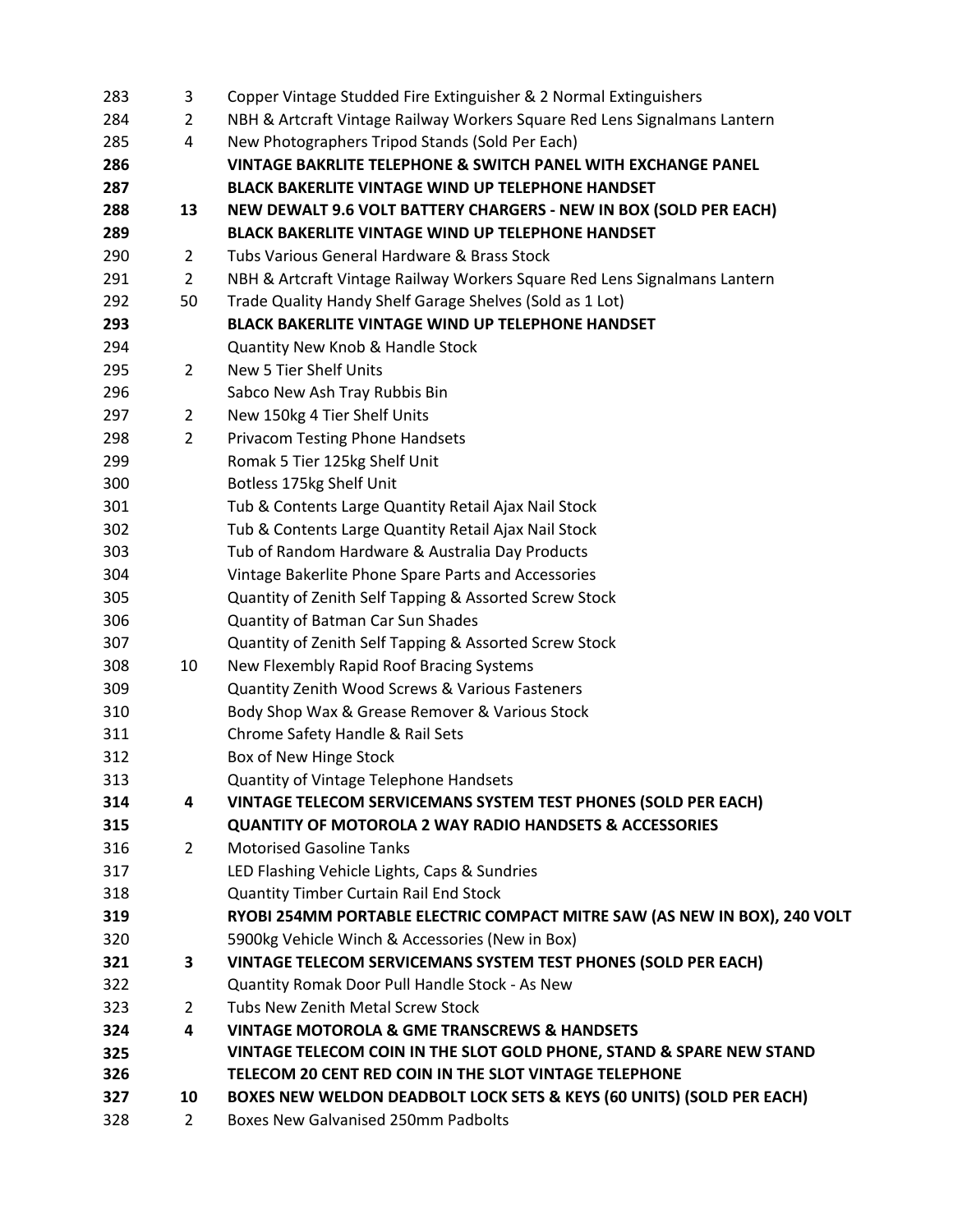| 329 | 4                       | Boxes New Zenith Privacy Lock Set & Handles (Approx 24 Units)             |
|-----|-------------------------|---------------------------------------------------------------------------|
| 330 | 2                       | Boxes New Zenith Privacy Lock Set & Handles (Approx 30 Units)             |
| 331 |                         | Box New Zenith Privacy Lock Set & Handles (Approx 20 Units)               |
| 332 | $\overline{2}$          | Boxes New Zenith Privacy Lock Set & Handles (Approx 20 Units)             |
| 333 | 6                       | Boxes 24 Units Zenith new 50mm Ball Castors                               |
| 334 | 3                       | <b>Boxes Cornall Swivel Castors</b>                                       |
| 335 |                         | VINTAGE SUNNY-VOX MODEL: 6000 PORTABLE STEREO SYSTEM WITH TURNTABLE       |
| 336 |                         | <b>Box New Metal Castor Wheels</b>                                        |
| 337 | 2                       | <b>Boxes New Gate Padbolts</b>                                            |
| 338 | $\overline{7}$          | <b>BOXES NEW CORNALL 200MM ZINC PADBOLTS</b>                              |
| 339 | $\overline{2}$          | Boxes Romak Gate Panic Bolts                                              |
| 340 | 25                      | Boxes New Cornall 200mm Zinc Pad Bolts                                    |
| 341 |                         | <b>Box Chrome Cupboard Handles</b>                                        |
| 342 | 9                       | Mini Charcoal Camp Ovens - New in Boxes                                   |
| 343 |                         | <b>BLACK BAKERLITE VINTAGE WIND UP TELEPHONE HANDSET</b>                  |
| 344 |                         | Vintage Telecom Domestic Dial Phone - Red                                 |
| 345 | 60                      | NEW FREWIND 100MM TWIST KNOT WIRE CUP BRUSHES (SOLD PER EACH)             |
| 346 | 10                      | New Romak Solid Brass Newspaper Letter Box Rings                          |
| 347 | 240                     | NEW FREWIND 75MM TWIST KNOT WIRE CUP BRUSHES (SOLD PER EACH)              |
| 348 |                         | TELECOM 20 CENT RED COIN IN THE SLOT VINTAGE TELEPHONE                    |
| 349 | 30                      | New Romak Ball Bearing Gate Hinges                                        |
| 350 | $\overline{2}$          | NBH & Artcraft Vintage Railway Workers Square Red Lens Signalmans Lantern |
| 351 |                         | <b>Quantity Cornall Large Rubber Door Wedges</b>                          |
| 352 | 2                       | Boxes New Zenith 50mm Castor Wheels                                       |
| 353 |                         | <b>Quantity New Stainless Steel Door Handles</b>                          |
| 354 | $\overline{2}$          | Boxes New Heavy Duty Plastic Castor Wheels                                |
| 355 | 5                       | <b>VINTAGE MOTOROLA &amp; GME TRANSCREWS &amp; HANDSETS</b>               |
| 356 | 90                      | New 100mm Timber & Metal O Ring Castor Wheels                             |
| 357 |                         | Box New Galvanised 950mm Post Stirrups                                    |
| 358 | 9                       | Boxes New Galvanised 450mm Post Stirrups (Sold Per Box)                   |
| 359 | 2                       | <b>BLACK BAKERLITE VINTAGE WIND UP TELEPHONE HANDSET</b>                  |
| 360 | 3                       | Boxes New Novelty Teddy Bears                                             |
| 361 | 3                       | <b>VINTAGE MOTOROLA &amp; GME TRANSCREWS &amp; HANDSETS</b>               |
| 362 | 2                       | <b>Boxes New Galvanised Post Mounts</b>                                   |
| 363 | $\overline{2}$          | <b>Boxes New Galvanised Post Stirrups</b>                                 |
| 364 | $\mathbf{1}$            | <b>Box New Galvanised Post Mounts</b>                                     |
| 365 | 4                       | <b>BOXES NEW GALVANISED 300MM POST STIRRUPS</b>                           |
| 366 | 3                       | Boxes Pryda Galvanised 450mm Post Stirrups                                |
| 367 | $\overline{\mathbf{z}}$ | <b>BOXES NEW PRYDA GALVANISED 130MM POST STIRRUPS</b>                     |
| 368 | $\overline{2}$          | <b>Boxes Galvanised Post Saddles</b>                                      |
| 369 | $\mathbf{2}$            | <b>BOXES CONTAINING LARGE QUANTITY ROMAK CUPBOARD KNOB STOCK</b>          |
| 370 | $\mathbf{1}$            | <b>VINTAGE MOTOROLA &amp; GME TRANSCREW &amp; HANDSET</b>                 |
| 371 | 5                       | NSW GR VINTAGE STEEL RED, GREEN & CLEAR RAILWAY SIGNALMAN'S TORCH, 9 VOLT |
|     |                         | <b>BATTERY</b>                                                            |
| 372 | $\mathbf{2}$            | <b>BLACK BAKERLITE VINTAGE WIND UP TELEPHONE HANDSET</b>                  |
| 373 | 70                      | NEW DEWALT 9.6V BATTERY PACKS (SOLD PER EACH)                             |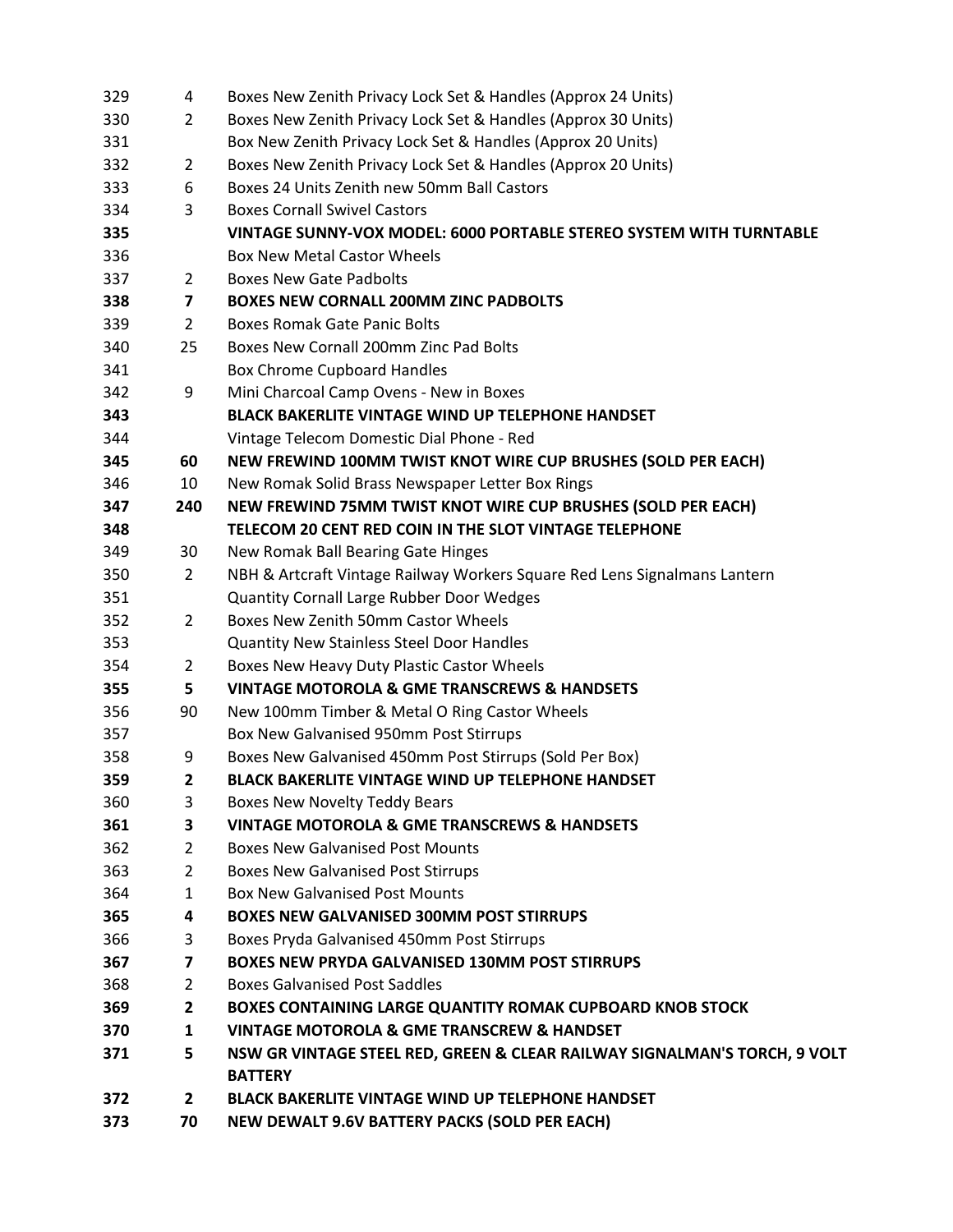| 374             | $\mathbf{2}$   | <b>VINTAGE TELECOM SERVICEMANS SYSTEM TEST PHONES (SOLD PER EACH)</b>            |
|-----------------|----------------|----------------------------------------------------------------------------------|
| 375             |                | New SCA 126 Piece Handyman Tool Set                                              |
| 376             |                | Large Quantity New Cornall Swivel Castor Stock                                   |
| 377             |                | <b>Quantity Cornall Large Rubber Door Wedges</b>                                 |
| 378             | $2^{\circ}$    | NBH & Artcraft Vintage Railway Workers Square Red Lens Signalmans Lantern        |
| 379             | 1400           | <b>NEW ZENITH HOOK STOCK</b>                                                     |
| 380             |                | VINTAGE TELECOM COIN IN THE SLOT GOLD PHONE & STAND                              |
| 381             | $\overline{2}$ | Tritel Freestanding Coin in the Slot Public Telephone Sets (Sold Per Each)       |
| 382             |                | New Record Cast Steel Stationary Belt Drive Pump Set                             |
| 383             |                | SOUTHERN CROSS CAST STEEL STATIONARY BELT DRIVE PUMP SET                         |
| 384             | 3              | Tubs New NGK & Bosch Spark Plugs                                                 |
| 385             | 3              | NGK Spark Plug Dispensary Racks and Contents of Spark Plug Stock (Sold Per Each) |
| 386             |                | VINTAGE CAST STEEL RAILWAY DOLLEY AXLE AND PULLING ARM                           |
| 387             |                | Vintage Cast Steel Railway Dolley Axle                                           |
| 388             |                | Lincoln Vintage 180 Amp AC Arc Welder, Leads & Accessories                       |
| 389             |                | 800mm diameter Vintage Steel Drive Wheel                                         |
| 390             | $\mathbf{2}$   | Vintage Steel Drive Wheels                                                       |
| 391             | 4              | Vintage Steel Hand Operated Drum Pumps (Sold Per Each)                           |
| 392             |                | Tow Bar Vehicle Bike Mounting Rack                                               |
| 393             | 8              | Vintage Steel Pulley & Belt Drive Wheels (Sold Per Each)                         |
| 394             |                | Silvan IDS 2600 PTO Drive Water Pump with 6 Brass Piston Heads                   |
| 395             |                | Vintage Steel Toolbox                                                            |
| 396             | $\overline{2}$ | Lengths Heavy Duty Chain                                                         |
| 397             |                | VINTAGE RAILWAY SIGNALLING POST, LATTICE TYPE VERTICAL FRAME WITH 2 LARGE        |
|                 |                | SIGNALLING LIGHTS, CAST STEEL TOWER ORNAMENTAL SPIKE AND 2 LATTICE               |
| 398             | $\mathbf{2}$   | <b>VINTAGE RAILWAY CROSSING LIGHTS &amp; SIGNS</b>                               |
| 399             | 4              | Vintage Timber & Steel 2 Wheel Hand Trucks (Sold Per Each)                       |
| 400             |                | Vintage Steel Train Track Line Switching Mechanism                               |
| 401             |                | Heavy Duty Cast Steel Railway Boom Gate Arm                                      |
| 402             | 4              | WHEEL RAILWAY DOLLEY TRANSPORT CARRIAGE                                          |
| 403             |                | FAIRMONT VINTAGE PETROL POWERED RAILWAY TRANSPORT CARRIAGE                       |
|                 |                | <b>MOTOR VEHICLES TO BE OFFERED AT 1PM:</b>                                      |
| MV1             |                | 1978 FORD F350 CRADLE LIFT TOW TRUCK, 460 BIG BLOCK V8 ENGINE, C6 AUTOMATIC      |
|                 |                | TRANSMISSION, POWER STEERING, CHROMED ORIGINAL FACTORY WHEELS REG: 1BR           |
|                 |                | 7IG VIN: AL3JUS56812K KLMS: 158,784 (SHOWING) (MOTOR, TRANSMISSION & POWER       |
|                 |                | STEERING - RECENTLY RECONDITIONED, BRAKES, TYRES & EXHAUST UPDATED               |
|                 |                | <b>RECENTLY)</b>                                                                 |
| MV <sub>2</sub> |                | 1997 HOLDEN VS UTILITY, 5 LITRE V8 ENGINE, AUTOMATIC TRANSMISSION, ALLOY         |
|                 |                | WHEELS, CLOTH TRIM, BUCKET SEATS, TOW PACK REG: SQD 076 VIN:                     |
|                 |                | 6HVSK80UVL233291 KLMS: 213,668 COLOUR: RED                                       |
| MV3             |                | 2006 HOLDEN COMMODORE VE V6 4 DOOR SEDAN, AUTOMATIC TRANSMISSION,                |
|                 |                | CLOTH TRIM, ALLOY WHEELS, TOW PACK, TINTED WINDOWS REG: UOA 496 VIN:             |
|                 |                | 6G1EK52B47L895055 KLMS: 211,146 COLOUR: SILVER                                   |